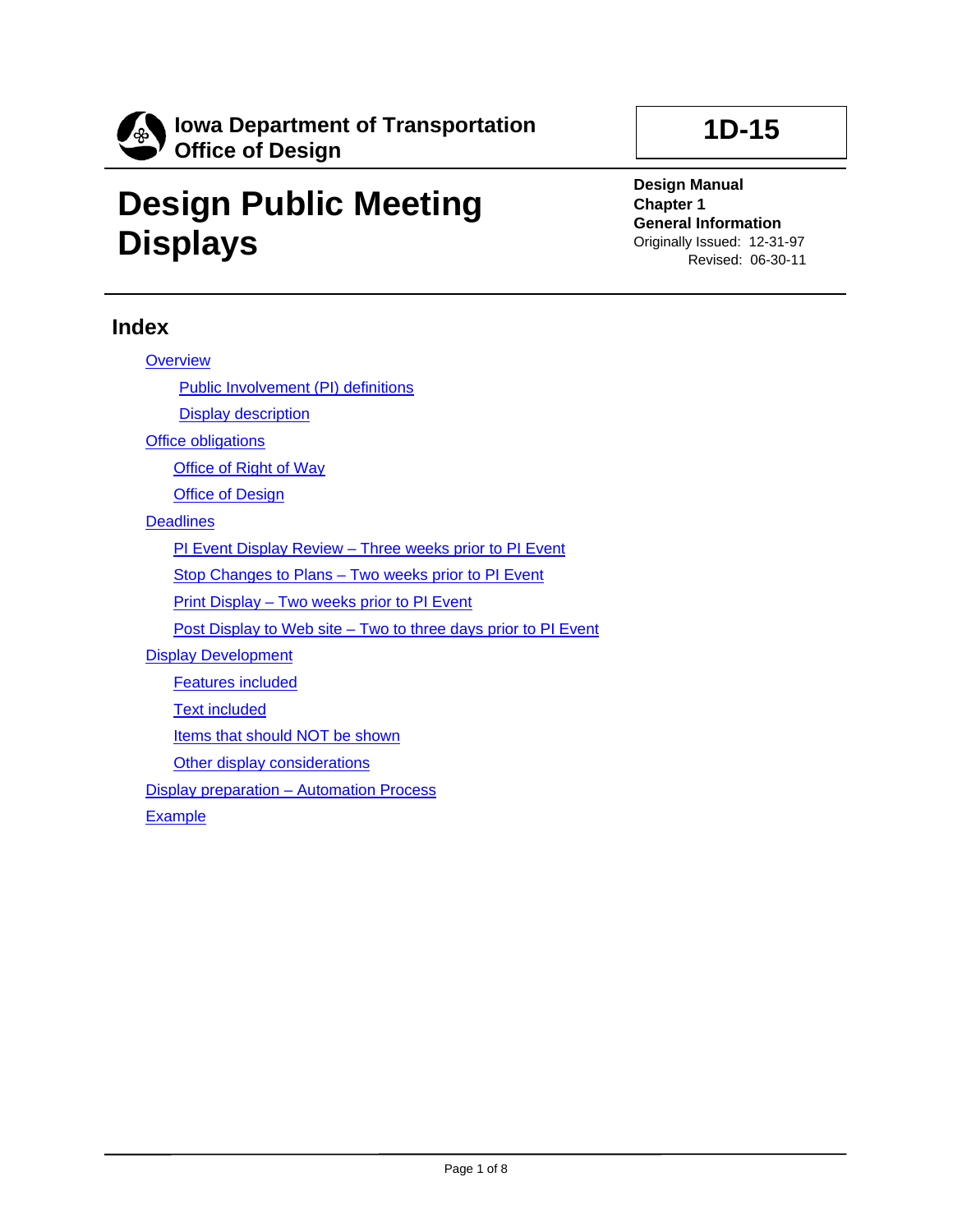## <span id="page-1-0"></span>**Overview**

#### <span id="page-1-1"></span>**Public Involvement Definitions**

A **Public Information Meeting**, (PIM), is a forum to solicit input from or provide information to the public on a proposed project. A summary of the meeting may be completed after a Public Information Meeting, rather than a transcript.

A **Public Hearing**, (PH), is a meeting where Iowa DOT officials hear the public's views and concerns about a proposed project. A Public Hearing is always conducted for a project involving an environmental impact statement or environmental assessment, and generally for a project when it is anticipated there will be a condemnation of agricultural land and compliance with Code of Iowa chapter 6B is required. A meeting transcript is made available after a Public Hearing.

## <span id="page-1-2"></span>**Display Description**

A design Public Involvement (PI) display is a CADD-generated color drawing, preferably on a photo background, used to present design and Right of Way details for the proposed project. The display is presented on paper to the general public at informational meetings and public hearings. The display will also be available on the Project Web site. For presentations to the Commission or department staff, the display may be projected electronically or presented on paper. The display contains only the information that is relevant for understanding the general layout of the project. Detour maps, noise walls and aesthetics are examples of other types of exhibits used at public involvement events.

Preparation of design public involvement displays requires coordination between the Office of Right of Way (**ROW**), the Office of Design (**Design**), the Office of Location and Environment-Public Involvement Section (**OLE-PI Section**), the District Office (**District**), and possibly others, including Bridges and Structures.

The department goal is consistency between the various types of displays for the various meetings; e.g. a detour map for one project should resemble a detour map for other projects, and aerial displays should have the same base elements for all projects, etc.

## <span id="page-1-3"></span>**Office obligations**

## <span id="page-1-4"></span>**Office of Right of Way (ROW)**

As soon as the R1 event (Right of Way Layout) is complete, ROW provides copies to the District. Copies of the plan are also made available to the OLE-PI Section, which is responsible for scheduling the Public Involvement (PI) event. ROW shall inform Design when the R1 event occurs so Design can access the current right-of-way information. This ensures that Design and the District have the same information. (For additional information, see the *[Automation Process](#page-6-0)* portion of this document.)

ROW is also responsible for all right-of-way information on the PI display. ROW personnel will create translucent colored, filled shapes for permanent acquisitions and temporary easements and will place appropriately scaled and orientated property owner names and parcel numbers.

## <span id="page-1-5"></span>**Office of Design (Design)**

Design is responsible for the remainder of the display preparation and will create filled shapes for pavement, paved medians, bridges, culverts, and other design features.

As soon as the display is complete, Design shall notify the PI Section, ROW and the District so the display can be reviewed by all appropriate offices.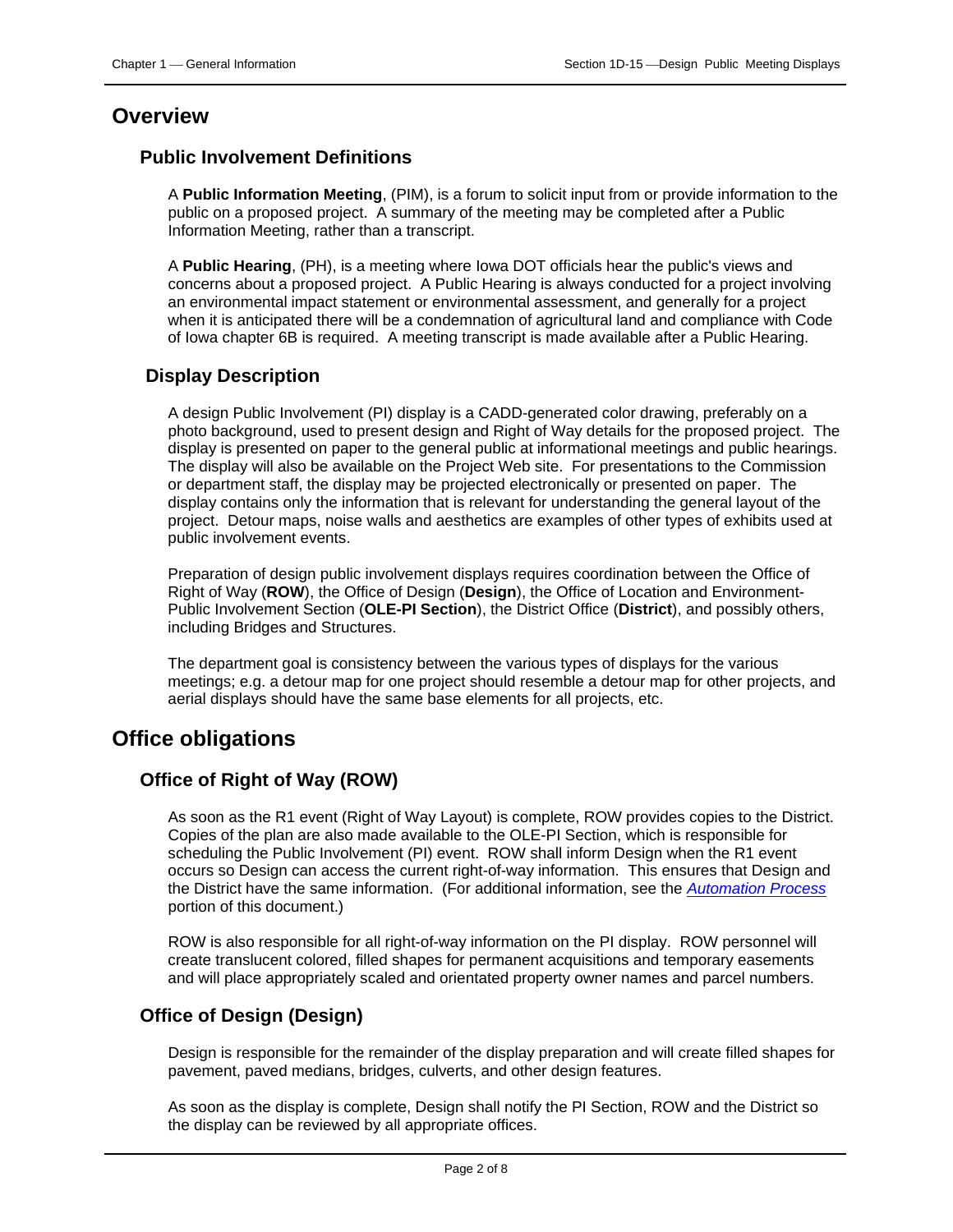## <span id="page-2-0"></span>**Deadlines**

#### <span id="page-2-1"></span>**Display Review – Three weeks prior to PI Event**

Approximately three weeks prior to the PI event, ROW, Design, the District, and the PI Section will meet to review the display. Design will organize this meeting. All offices and personnel involved must work together to have a successful PI Event.

#### <span id="page-2-2"></span>**Stop Changes to Plans - Two weeks prior to PI Event**

A "stop work" date will be set two weeks prior to PI Event. This means that during the two-week period prior to the event, no change affecting right-of-way will be allowed in any file being used for the display, unless ROW agrees to the change. Right-of-way limits can be affected by many things, including, (but not limited to), changes to alignments, need lines, entrances, ditch widths, foreslopes, driveways, etc. Changes that do not affect right-of-way are allowed. Agreement from ROW is critical, so that Design and ROW attend the PI event with the same plans. Consistency and communication among offices is crucial for a successful PI event.

#### <span id="page-2-3"></span>**Print Display – Two weeks prior to PI Event**

Two weeks prior to the event date, Design will print the exhibits. ROW and Design will also print plans to be used for the event. This will include plan and profile sheets and cross sections. If alignment changes were permitted by ROW after the "stop change" date, the plan and profile sheets and the roadway cross section sheets, (in the Public Involvement folder, located directly under your Design folder), should be updated to reflect the changes. Coordination between ROW and Design is required to ensure the plans from both offices are identical.

#### <span id="page-2-4"></span>**Post the Display to the DOT Web site – Two to three days prior to PI Event**

At this time, a link to the final PDF files used for the PI display should be provided to the Web team, (username "DOT-WebTeam"), so the files can be displayed on the DOT Web site. This information should also be cc'd to the PI Section, (who are members of the "dsnPublicHearing" user group). See below for more details.

## <span id="page-2-5"></span>**Display Development**

#### <span id="page-2-6"></span>**Features Included**

All PI displays should have an aerial photography image background. Low flight aerials, with a high level of detail, are preferred.

There are some project features that may require a separate display for adequate representation:

- Off-site detours
- On-site detours of a complicated nature
- Enlargements of Critical Areas of a project
- Off-site borrows
- Off-site haul roads
- **Mitigation sites**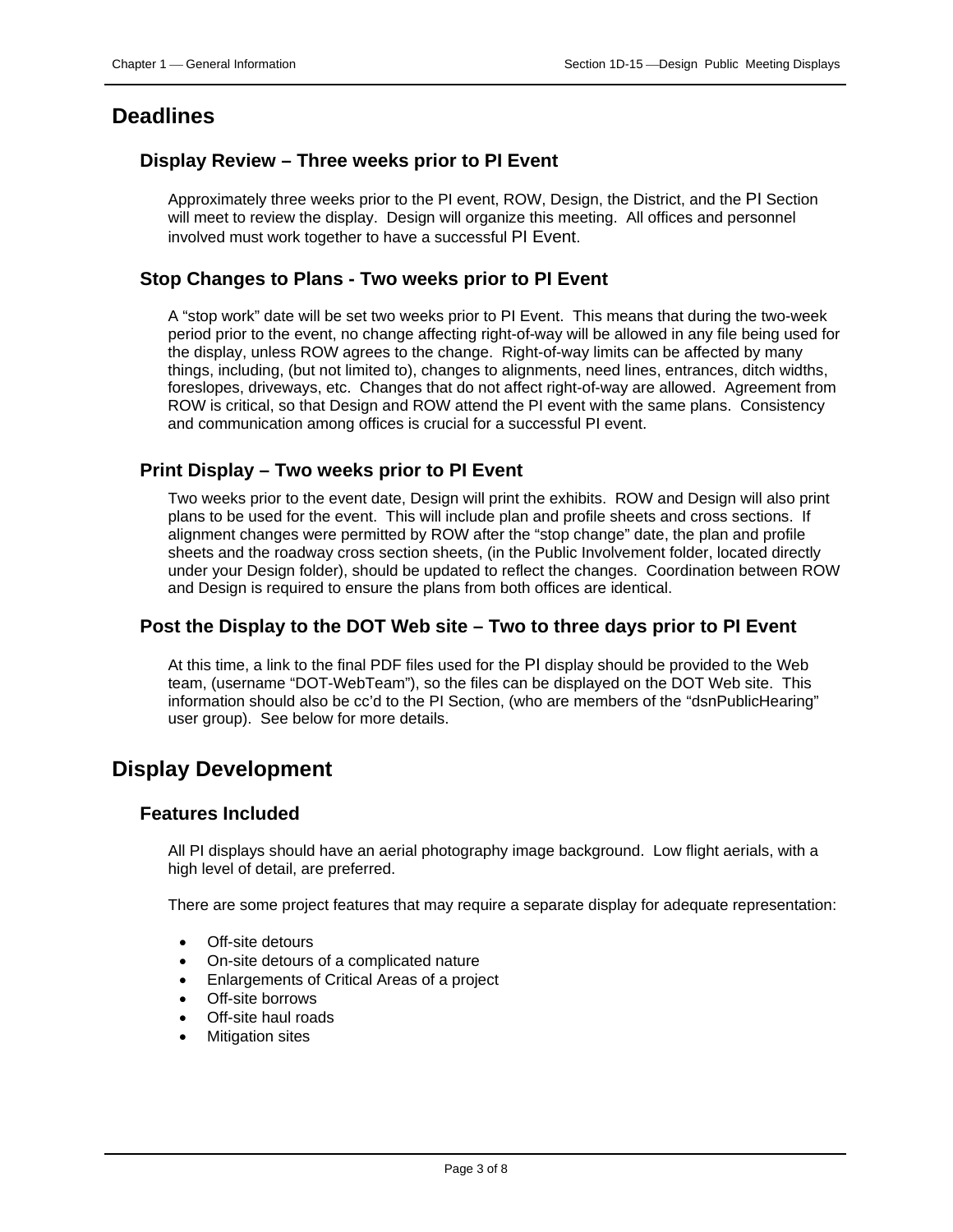The following table lists the proposed features included on a PI display, and the associated color used to represent each feature. (For a graphic display, see the sample [legend](#page-4-1) shown later in this document.)

|                                  | Color name & number (hwyclr.tbl)     |
|----------------------------------|--------------------------------------|
| Proposed pavement                | Yellow (4)                           |
| Proposed paved on-site detour    | Yellow (4) with black crosshatch (0) |
| Proposed granular surface        | Orange (6)                           |
| Proposed granular on-site detour | Orange (6) with black crosshatch (0) |
| Proposed painted median          | Yellow (4) with black diagonal (0)   |
| Proposed raised median           | Black (0)                            |
| Proposed sidewalk or bikeway     | Purple (111)                         |
| Proposed retaining wall          | Light green (146) with R Wall text   |
| Proposed noise barrier           | Light green (146) with N Wall text   |
| Proposed bridges                 | Red(3)                               |
| Proposed culverts                | Red(3)                               |
| Proposed permanent acquisition   | Blue (119), 40% transparency         |
| Proposed temporary easement      | Tan (40), 40% transparency           |
| Property lines                   | Red dashed line (3)                  |
| Ownership boundary symbol        | Red arrows (3)                       |
| Lot lines                        | Black dashed line - light (0)        |
| <b>Existing ROW lines</b>        | Black solid line - heavy (2)         |
| Corporate lines                  | Black line (0)                       |
| North arrow and scale            | Black (0)                            |
| Road closure barricades          | Black (0) (cell)                     |
| Proposed guardrail               | Black line with symbols (0) (cell)   |
| Drainage arrows                  | Green (2)                            |

All other design features shall be black. Survey features that are needed, (Photogrammetric or Field), shall be shown in green, unless indicated otherwise, above.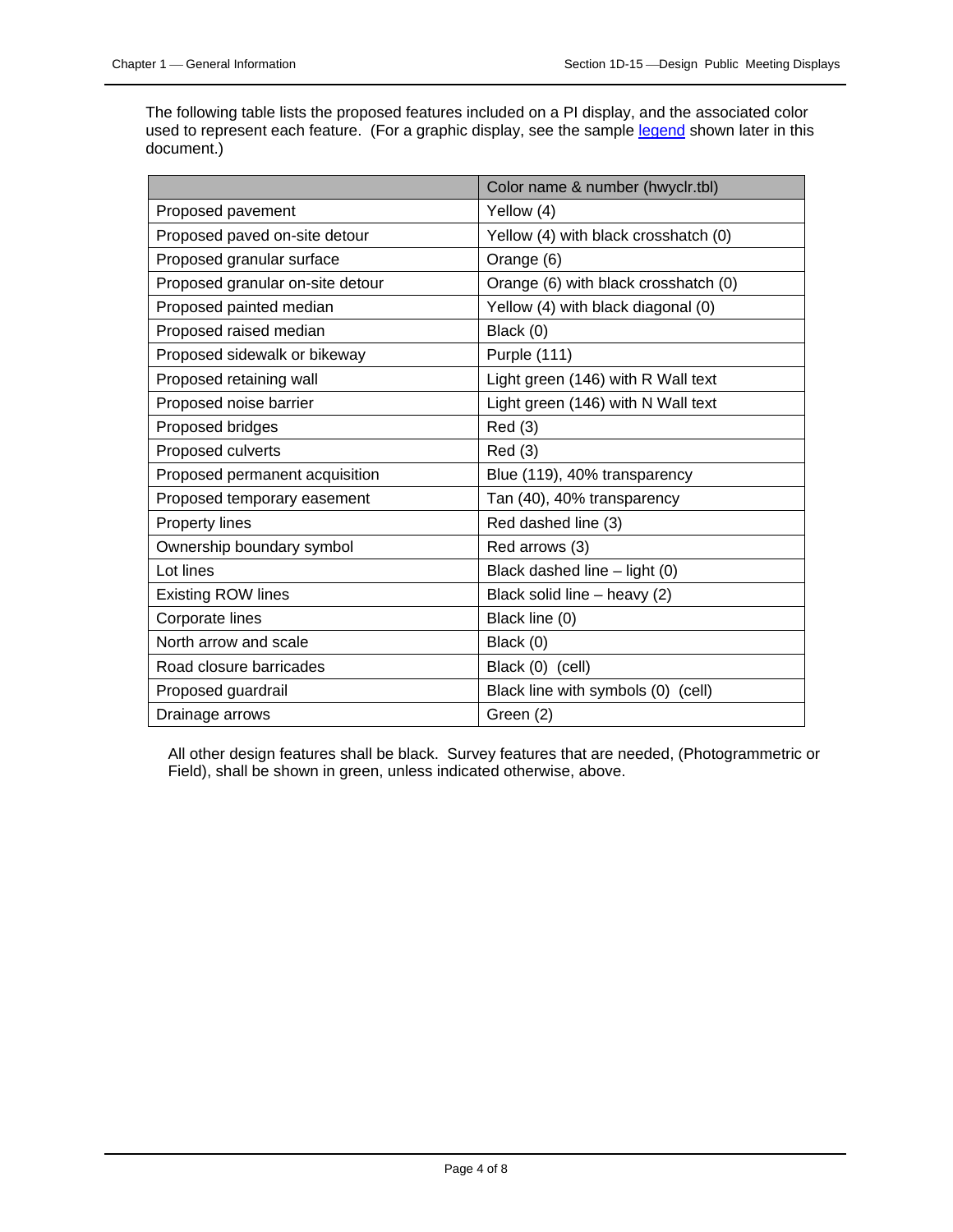#### <span id="page-4-0"></span>**Text included on displays**

The text on the display, like the proposed features, should be limited to information required for a clear understanding of the geographic layout of the project. All text shown on the display shall be black. The following text should be included:

• Title of the display: This includes the county name, project number, and the date and type of the public involvement event. From the PubHearing cell library, use either the Titleblock\_PIM or Titleblock\_PHM cell, (shown below), to be placed at the upper left corner of the display.



- The **Date** of the aerial photography background should be shown as a month and year, and should be located directly below the Title of the Display, as shown above.
- <span id="page-4-1"></span>• The **Legend** is to be placed at the lower left corner of the display. The Legend cell, (shown), contains an example of nearly every element and shading type and color that could be present. The items that do not relate to the project should be removed from the Legend and the Legend size reduced accordingly. The Legend should be placed once for approximately each six feet of display.
- The **Project Limits** labeling for mainline and side roads includes labeling the mainline with stationing and "Begin Project / End Project" notes, and labeling the side roads with stationing only.
- Previous and future projects: If other projects tie to the display project, the roadway should be shown with a dashed outline and a label of either "Future Project" or "previously discussed project."
- Property owner names and parcel numbers: (This information comes from the ROW file).







- early property acquisitions, the owner should be listed as the "State of Iowa", with the prior landowner's name in parenthesis. (This information comes from the ROW file).
- Mainline roadway name, i.e.: "Proposed U.S. 34" or "Existing U.S. 34"

• Permanent acquisitions already purchased: If there have been

- Include labels for streams, rivers, other named waterways and other streets. For the roadway labels use a combination of the federal, state, or county route symbol and number, followed by the "911" or "street sign" name in parenthesis, (use the cell library highway symbols),
- Roadway stationing: Label the centerline stationing at 500 foot increments.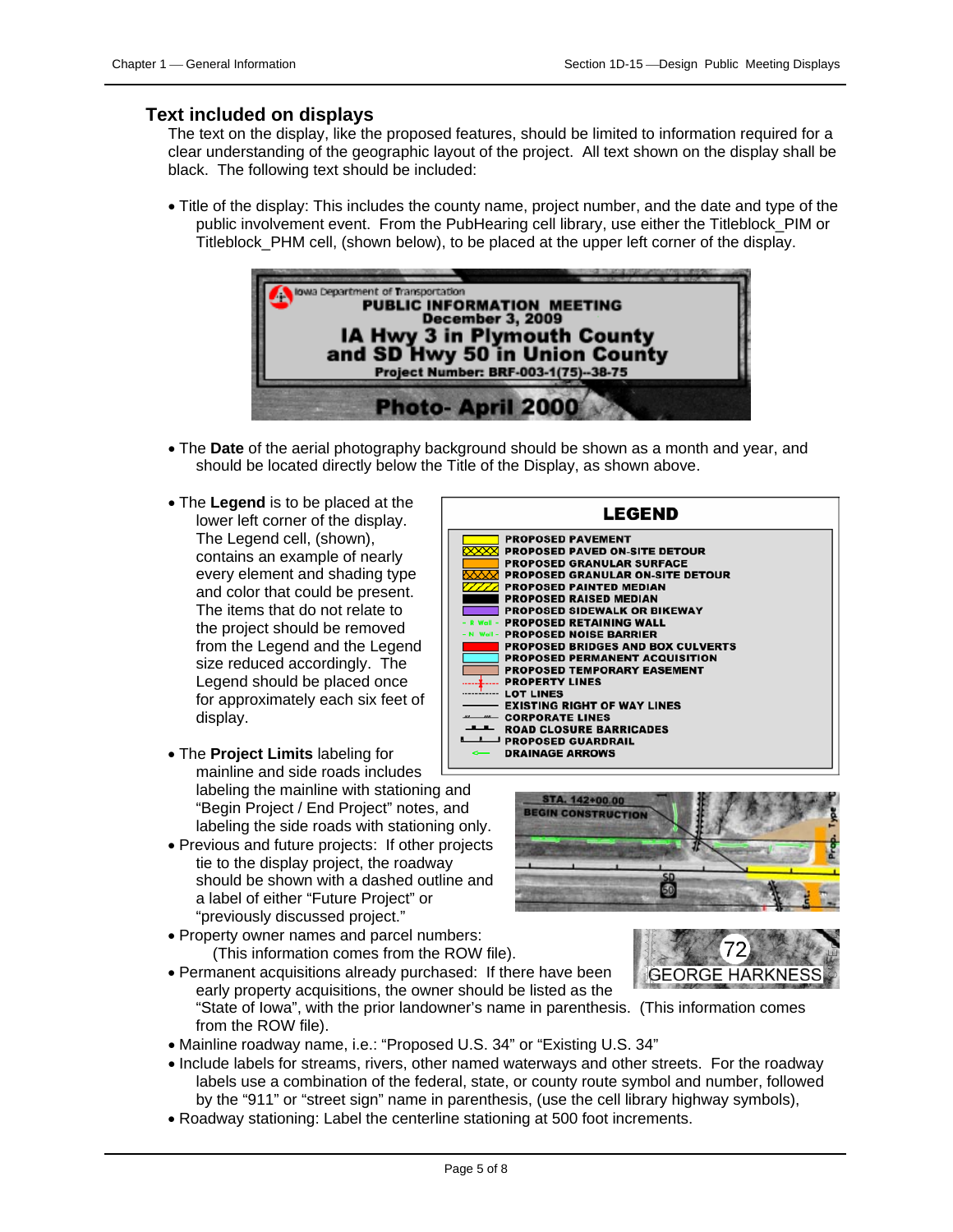- Borrows: Label the borrow type as either "drainable" or "pond." Confirm the borrow type with Soils before printing.
- Haul roads: Label the haul road if in close proximity to the project. (If off site, it will be a separate display.)
- Proposed roadway closures / obliterations labels, including closed entrances and crossovers in the access control areas only.
- Mitigation site labels, if finalized.
- Corporate limit labels.

#### <span id="page-5-0"></span>**Items that should NOT be shown on the display**

- All other text (ie: horizontal curve data, culvert data, bridge text, utility text), should not be included
- Center section symbols
- Temporary easement notes
- Water valves, intakes, electric and telephone lines, tile lines, etc.
- Outline of the limits of the proposed right of way
- Ground Intercept lines
- Right of way symbols, such as open or filled triangles and hexagons
- Types of ownership, such as ¼. ½. Life estates, etc.
- Existing pipes
- Township, Section and Range information
- Cultural and archeological sites should not be shown. For historical sites, contact the Cultural Resources Section of the Office of Location and Environment for a final decision concerning the appearance on the display.

#### <span id="page-5-1"></span>**Other display considerations**

For ROW **PI** displays, also include the total parcel ownership, if coverage is available, and station callouts. (The addition of the station-callouts on a ROW display is a difference between a ROW display and a Design display with ROW information.)

Below are a few special cases and how they are to be handled:

- On four lane divided highways, the crossovers will be shown at both access locations and Future Access Locations.
- Property lines should not be shown extending to the centerline of the roadway or to the section line, as per ownership deeds. Instead, show the property line extending to the existing right of way line. The existing right of way line, adjacent to the roadway, will also be shown as a property line.
- The north arrow, legend, and title should be placed one time on each 6 feet of display length, and at least once on each separate scroll, using a double black border on a gray shaded block.
- The scale should be either 1 inch = 20 feet, or 1 inch = 50 feet for urban projects, and 1 inch = 100 feet for rural projects. For metric projects, the scale should be either 1:250 or 1:500 for urban, and 1:1000 for rural.
- All construction elements, such as proposed pavement, bridges, structures, granular surfaces, sidewalks, retaining walls, and temporary pavement, should be opaque. All right of way acquisition and easement elements should be translucent.
- Proposed culvert shapes should be displayed "under" the proposed roadway shapes.
- <span id="page-5-2"></span>• When corporate lines, property lines, drainage arrows or text are not adequately legible when displayed against a dark portion of the aerial photography background, the "halo effect" text should be used with white. (The "halo effect" tool can be found in D&C Manager under *Design Files > Public Hearing (.pub) > Plan View > Halo Placement.)*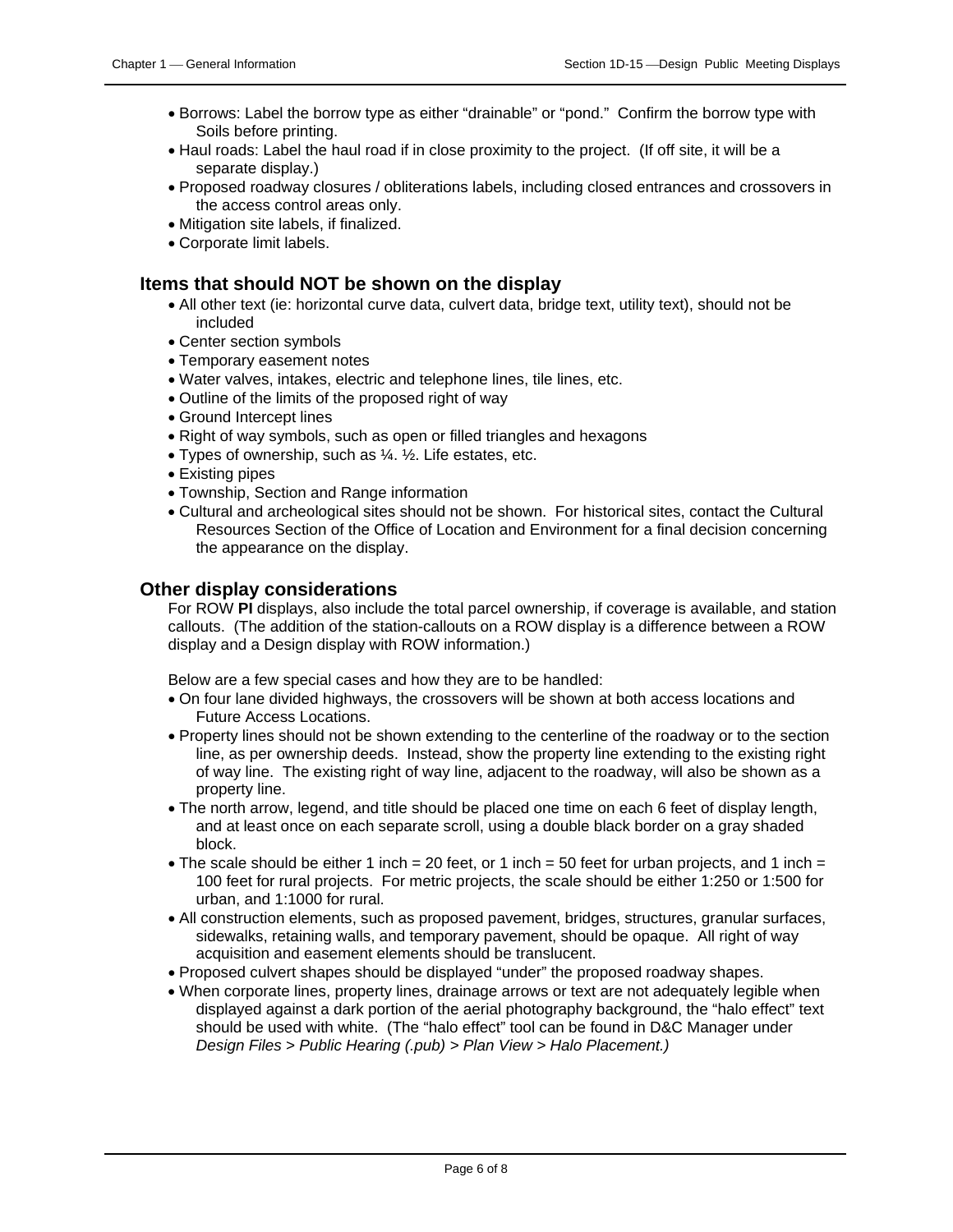## <span id="page-6-0"></span>**Display preparation – Automation Process**



**NOTE:** Because a **PI** Display may be presented numerous times, it is important that the same final display (PDF file) is presented each time, regardless of any changes made to the Design and ROW working files between presentations.

The steps listed below describe the general process to be used when creating a **PI** display. Following these steps should ensure that the same information is displayed at each presentation.

- Design should create a "**Public\_Involvement**" folder under the Project Directory "Design" folder to hold all **PI** related files and information, including the design file(s) and the PDF file(s). See example at the right.
- The **PI** meeting display file will be created from a new 2D MicroStation file, created in the **Public\_Involvement** folder. (If multiple files and/or displays are created for any given section or project, separate "dated" sub-folders should be created under the main **Public\_Involvement** folder. This may be due to more than one public meeting for a given section.)
- The name of a "project" **PI** display file will be generated using the county number (C), route number (R), and the project number parenthesis number (P), and the file extension of ".PUB": CCRRRPPP.PUB. File names for "Corridor" or "Section" **PI** meeting displays may be named using the PE number, as shown at the right. From this point forward, the Design **PI** display file will be referred to as the Design .pub file.
- All MicroStation models required for the **PI** display should be attached to the Design .pub file as references. There will probably be several models referenced from the Design .dsn file, as well as models from the Photogrammetry .pho file, Survey .sur file, and the ROW .row file.
- Create filled shapes and place the fence plot outlines (shapes) in the Design .pub file.
- Copy the necessary elements, (such as north arrow, scale blocks, etc.), into the Design .pub file. Scale and/or rotate them as necessary so they are oriented correctly to match the plotting outlines. (The **Copy, Rotate & Scale** command will work well for this task.)
- After the "Stop Work" date, (formerly referred to as the "lock" date), Design should create the PDF files for all **PI** displays. Since PDF plot files are static, no future changes to any of the files associated with the project will affect the PDF files. (See NOTE below.)



• Plot the **PI** display to paper, as necessary.

**NOTE:** The **PI** Display PDF files shall be maintained for historical reference.

After the print scroll is ready and the final printing is complete, send an email to the "DOT-WebTeam" and also "cc" the members of the OLE-PI section, (who are members of the "dsnPublicHearing" user group). The email should include the link to the location of the scroll file and any other display files to be used at the **PI** event. The County, Route, and Date of Meeting should also be included in the email.